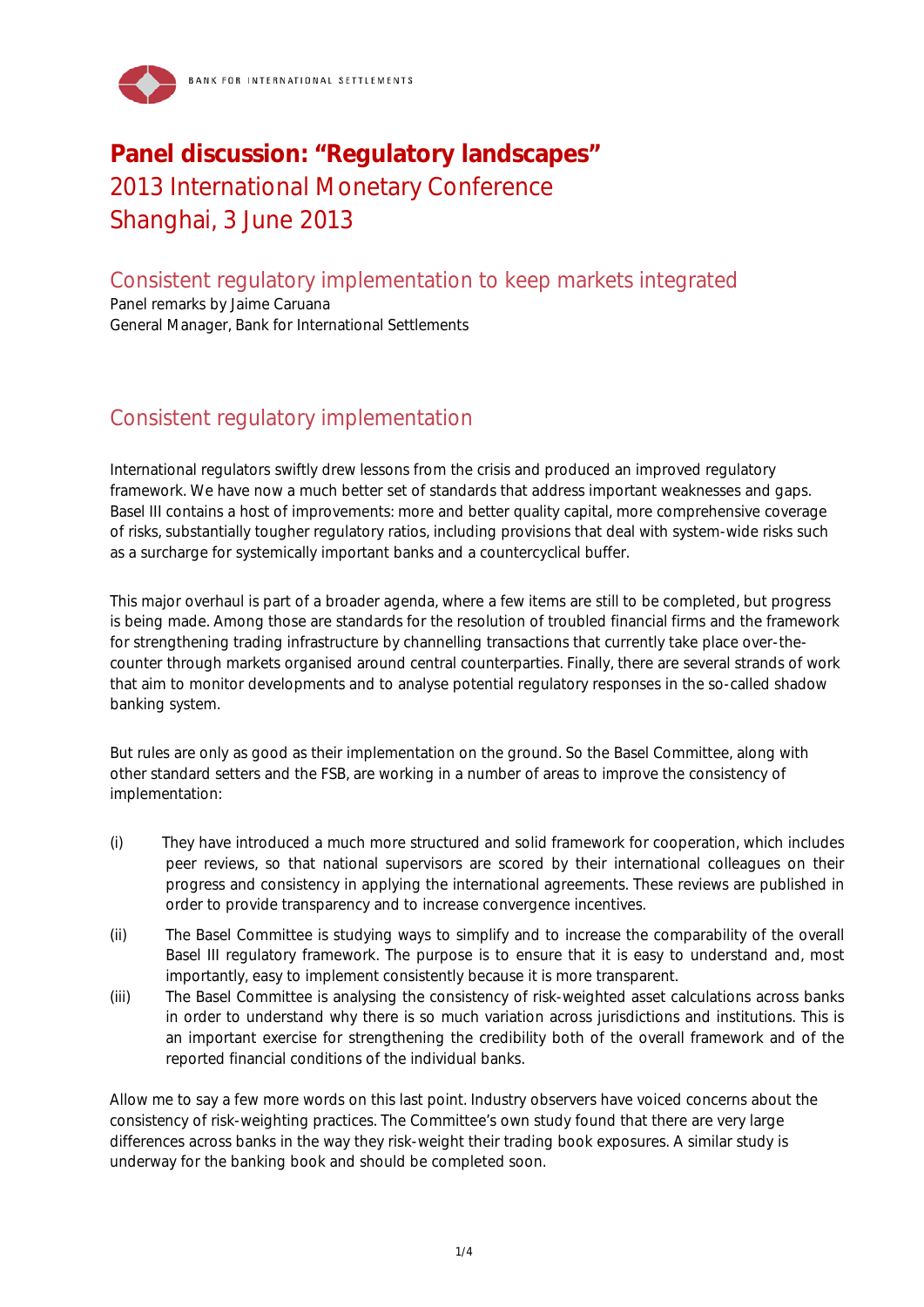



What is the reason for these differences in risk-weighted asset calculations? There are many potential drivers, and not all of them are bad.

A significant part of the variation is due to supervisory choices in the implementation of the regulations. Examples would be: policy decisions to restrict modelling options (eg to disallow any diversification benefit between types of risk) or to apply stricter supervisory multipliers.

Other drivers include the modelling choices of individual banks. Some of these are unavoidable. Models are statistical tools that inevitably rely on samples of data. The estimation noise can be significant and cannot be reduced beyond a certain point (for instance, by enlarging the sample over which the model is estimated). In the absence of an objective measure of risk, some difference in opinion between banks is not only legitimate but also welcome: diversity is necessary for two-way markets.

But certain other modelling choices by the banks are more problematic because they reflect strategic behaviour that seeks to minimise regulatory capital requirements. These choices potentially overstate bank solvency, undermine transparency, weaken market discipline and make the playing field uneven. They are unwelcome. The issue is how best to address the bias embedded in banks' incentives to "over-optimize" regulatory capital. Some solutions may be as simple as standardising the timespan of the data used for modelling.

The Basel Committee is studying these different drivers to get a better understanding of their relative importance and to design an appropriate response. Help from the industry is critical, because it is in everybody's interest to make sure that the framework is implemented consistently.

The solution will necessarily be multifaceted. Some of the options the Basel Committee will be considering include the following:

- Improving public disclosure and regulatory data collection to help understand what riskweighted assets are and how they are derived. This can build on the work of the Enhanced Disclosure Task Force, which has come up with many useful ideas.
- Narrowing acceptable modelling choices for banks and developing supplementary measures, such as improved supervisory safeguards and backstops.
- Providing additional supervisory guidance for model approvals.

All these options have costs, and some participants will inevitably be reluctant to move from the status quo. But an uneven playing field, and mistrust in reported bank capital, impose high costs that are best avoided. So we should see these costs as a necessary investment in a regulatory system that is better for all.

## Financial markets fragmentation.

I have been also asked to say a few words about fragmentation. My starting point here is the premise that consistent, globally applied regulatory standards are not only imperative for global financial stability but they will also help to reduce the pressures that drive the fragmentation of financial markets. Signs of fragmentation have already appeared, particularly in the euro area.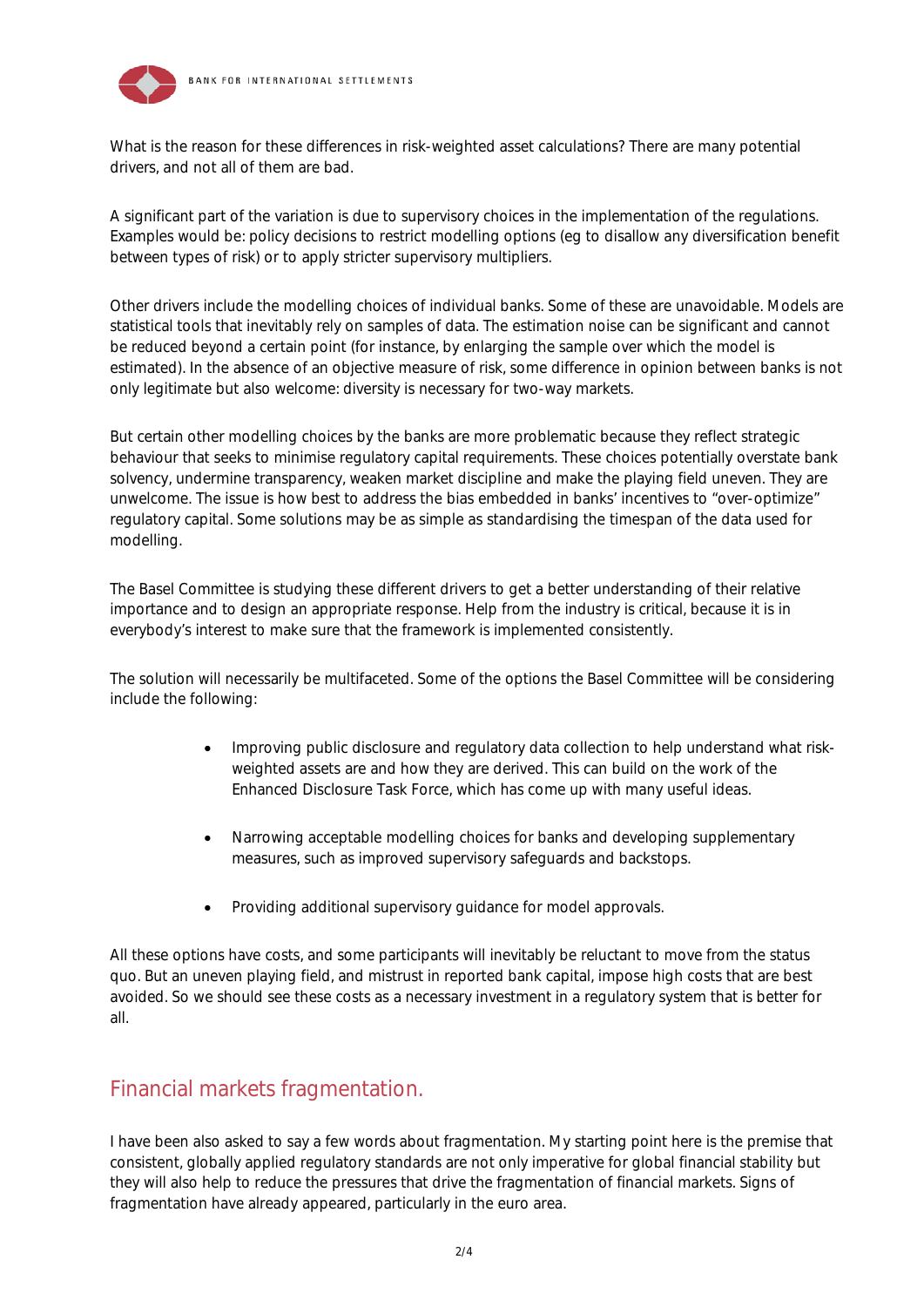



Containing fragmentary pressures is important for a number of reasons. First, we should be very careful not to lose the benefits of globalisation and financial integration. Ultimately, these ensure that capital is allocated efficiently at the global level, supporting growth and development. Second, fragmentation can prevent the proper transmission of monetary policy, constrain the supply of credit and in general amplify divergent economic and financial conditions, delaying the necessary normalisation of economic conditions. This is especially the case in a currency union such as the euro area. The question is what can be done? I will mention three broad points:

1. The first point is that containing fragmentation and making sure that markets are not impaired goes well beyond financial regulation. Let me mention two different examples:

(i) Weak public finances can jeopardise financial stability and induce fragmentation. We have seen how negative feedback loops between sovereign risk and weak financial systems can fragment markets and cause them to malfunction. Implementing the regulatory agenda and strengthening the financial system is important but budgetary consolidation is also required to put public debt on a sustainable trajectory and to restore market integration.

(ii) In extreme circumstances, fragmentation may also put a burden on monetary policy, as it can disrupt funding conditions and hence the transmission and effectiveness of policy. The euro area provides a clear illustration. Over the past couple of years, the ECB, acting within its mandate, has had to take a number of unconventional policy measures to address sovereign and financial system risks, while maintaining its commitment to medium-term price stability. Think, in particular, of the large-scale liquidity injections, notably the three-year refinancing operations, and the programme for outright monetary transactions (OMT).

Today in his opening remarks, the president of the ECB reminded us of the importance of these operations in removing unwarranted redenomination risk and in alleviating fears of a potential euro breakup. I do agree: without these actions, it is difficult to see how we could have avoided the continuation of downward market spirals, a major credit crunch and renewed solvency problems in the banking system. Moreover, by requiring conditionality for the OMT programmes, this facility is consistent with the long-held BIS view that this kind of central bank action can buy time but cannot substitute for consolidating public finances, repairing private balance sheets and implementing necessary reforms. Conditionality lessens the incentive to delay necessary repairs or to conduct unsustainable policies. As examples in different countries demonstrate, central banks, in full autonomy, need to consider this kind of action when financial systems are impaired. The case has been acute in the euro area, where an impaired financial system has led to sharp cross-border fragmentation that, if left unaddressed, could have posed a threat to the single currency.

2. My second point relates to enhanced supervisory cooperation and full and consistent implementation of the regulatory agenda.

I have already mentioned that cooperation is now based on a more structured and solid framework, which includes peer reviews, colleges of supervisors etc. A lot is being done to enhance cooperation but more is needed. A good example is cooperation to implement consistent and cooperative resolution frameworks, in particular allowing domestic authorities to cooperate for resolution purposes with foreign authorities.

I use the word consistency, not harmonisation: we should not forget that the Basel international standards are minimum standards. Domestic conditions and circumstances often compel regulators to exceed internationally agreed minimums out of financial stability considerations. However, when regulators require higher standards two principles are essential: transparency of the rules and non-discrimination. Rules should not be differentiated on the basis of bank nationality.